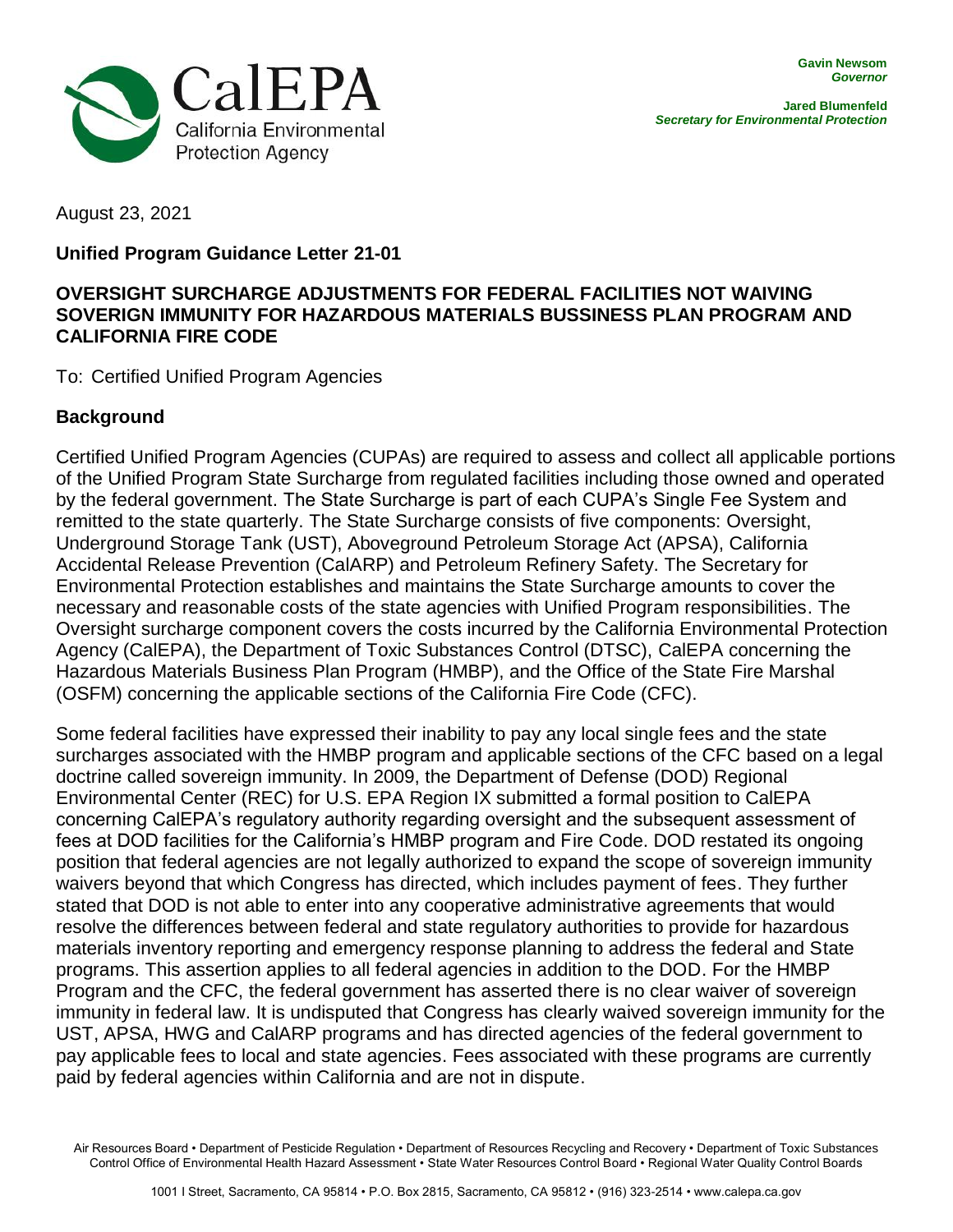## **Resolution**

For federal facilities that do not waive sovereign immunity for the HMBP program and the CFC, the Oversight surcharge component of the State Surcharge will be reduced to \$73.74.

 Effective June 25, 2021, the Oversight surcharge is \$84.00 per regulated business per year. Of that amount, \$27 is for the CERS NextGen project that will be assessed on all regulated businesses, including federal facilities. Of the remaining \$57, \$10.26 supports the HMBP program and the CFC. Therefore, \$10.26 is deducted from the \$84 Oversight surcharge, resulting in a \$73.74 Oversight surcharge for federal facilities not waiving sovereign immunity for the HMBP program and the CFC.

CalEPA has determined the following course of action for CalEPA and CUPAs that regulate federal facilities that do not waive sovereign immunity for the HMBP program and CFC.

- 1. Federal facilities to provide the CUPA with a written declaration of a notice of exemption to pay fees based on the lack of a waiver of sovereign immunity.
- 2. Upon receiving the written declaration from a federal facility, the CUPA will notify the facility that they will be removed from the local program oversight for HMBP program activities and the applicable sections of the CFC.
- 3. The CUPA will accept any HMBP submission to CERS from a federal facility not waiving sovereign immunity and will add the following comment:

"This submittal is 'accepted' in accordance with Unified Program Guidance Letter (**UP 21-01**). The submittal is not reviewed for completeness by the (UPA name) as there is no requirement in law to review and to validate this data. Neither the (CUPA name) nor CalEPA attests to the completeness or validity of the information. The chemical inventory submission does not relieve the facility from emergency planning efforts with police, fire, hospitals, emergency service providers and local emergency responders or agencies."

- 4. The CUPA shall submit notification form (Attachment 1) to CalEPA Unified Program that the CUPA is revising the scope of its local program to remove the federal facility from the HMBP program and CFC oversight. A copy of the federal facilities written declaration shall be submitted with the notification form.
- 5. CalEPA will notify U.S. EPA Region IX of federal facilities that are not covered as part of California's HMBP program and CFC, requesting that U.S. EPA assume responsibility for the oversight of those facilities for compliance with federal law.
- 6. CalEPA will post on the Unified Program web site a list of those federal facilities not covered by the California HMBP program and CFC.
- 7. The CUPA will adjust the Oversight surcharge component for a federal facility not waiving sovereign immunity for the HMBP program and the CFC from \$84 to \$73.74.

CalEPA will not find a CUPA deficient in program implementation for failure to collect the associated local and general oversight surcharge fees from federal facilities that dispute the state's authority to enforce the HMBP program and CFC and that are in accordance with provisions above. CUPAs will continue to enforce HWM, UST, CalARP, and AST programs at federal facilities and to take appropriate action to collect local Unified Program and surcharge fees.